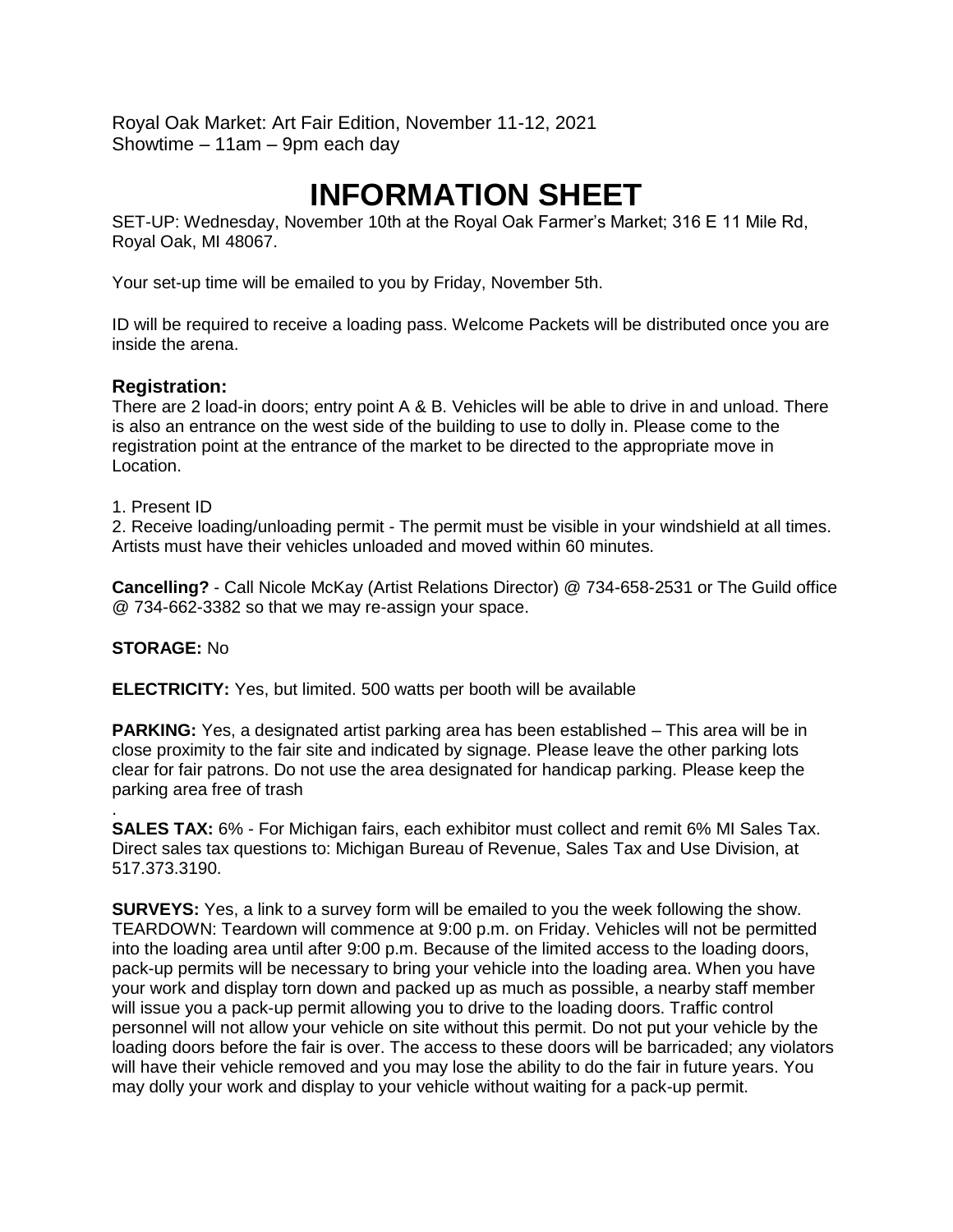**TRASH:** Trash, boxes, debris, packing material, and other waste material MUST be disposed of before you leave the fair site. Please deposit all trash in the proper receptacles provided. Rules points will be issued for those who leave their trash behind.

**RULES/STANDARDS:** All Guild Rules and Standards must be adhered to during the fair. Documents are below and will be available in your welcome packet.

# **CITY ORDANANCES AND GUILD EXHIBITION RULES**

(Revised April 22, 2004)

CITY ORDANANCES

The Guild assumes and enforces all city exhibition rules.

RULE A: Fire lanes shall not contain storage or any other obstructions.

RULE B: Walk-through sidewalk-street connections shall not contain storage or any other obstructions.

RULE C: Barricades. Vehicles are not permitted within the barricades during fair hours.

RULE D: All booth material, tarps and other coverings shall be fire-retardant or fire resistant. All roofs, walls, panels, coverings and tents shall be fire retardant or resistant. A manufacturer tag or paperwork certifying this is acceptable. Consumer applied products may also be acceptable. Please check with the Fire Department on these regulations. [National Fire Protection Agency 701]

RULE E: Open flames are not allowed.

RULE F: No gasoline, kerosene or motor oils are permitted in the fair area.

# **THE GUILD OF ARTISTS AND ARTISANS EXHIBITION RULES**

RULE 1: Exhibitors must comply with all local ordinances, regulations, and rules.

(\*\*Exhibiting member: an individual who has successfully passed a jury or standards review.) RULE 2: Booth spaces may not be transferred or otherwise reassigned by the artist.

RULE 3: By one hour prior to fair opening on the fair's first day, artists must have claimed (by their presence, or [if necessary] by phone) their booth space, otherwise their space may be resold with no refund issued.

RULE 4: The Exhibiting artist(s) must be present at the fair no less than 60% of each day. RULE 5: Booth structure and display must not exceed the limits of the assigned space. Art work hanging from display panels will not obstruct, or block clear and free passage. If your art work is hazardous, or interferes with your neighbor you will be asked to remove it. Booth substructure must not impede water flow.

RULE 6: Booth holders may share their space with no more than one other exhibiting member. RULE 7: Picture I.D. is required for fair registration, and must be presented upon the request of Rules Committee members or Guild staff at any time during the fair.

RULE 8: Unless artists are officially notified, by the Art Fair Director or the Director's designee, of a fair emergency, booths must be opened at the fair starting time and not closed before the fair closing time. Artists concerned with their personal safety may close. Artists are expected to reopen as soon as the dangerous situation has ended.

RULE 9: All storage must be neatly concealed within the defined booth space.

RULE 10: Signs advertising sales or markdowns are prohibited.

RULE 11: Pets are prohibited on the fair site. Certified service animals are allowed.

RULE 12: On-site consumption of alcoholic beverages during fair hours is prohibited.

RULE 13: No debris may be left behind after tearing down.

RULE 14: Rude, obscene or abusive language and/or threatened, actual physical restraint

and/or abuse of another Guild member, Guild staff or general public are prohibited.

RULE 15: When required, backdrops must be used for fairs.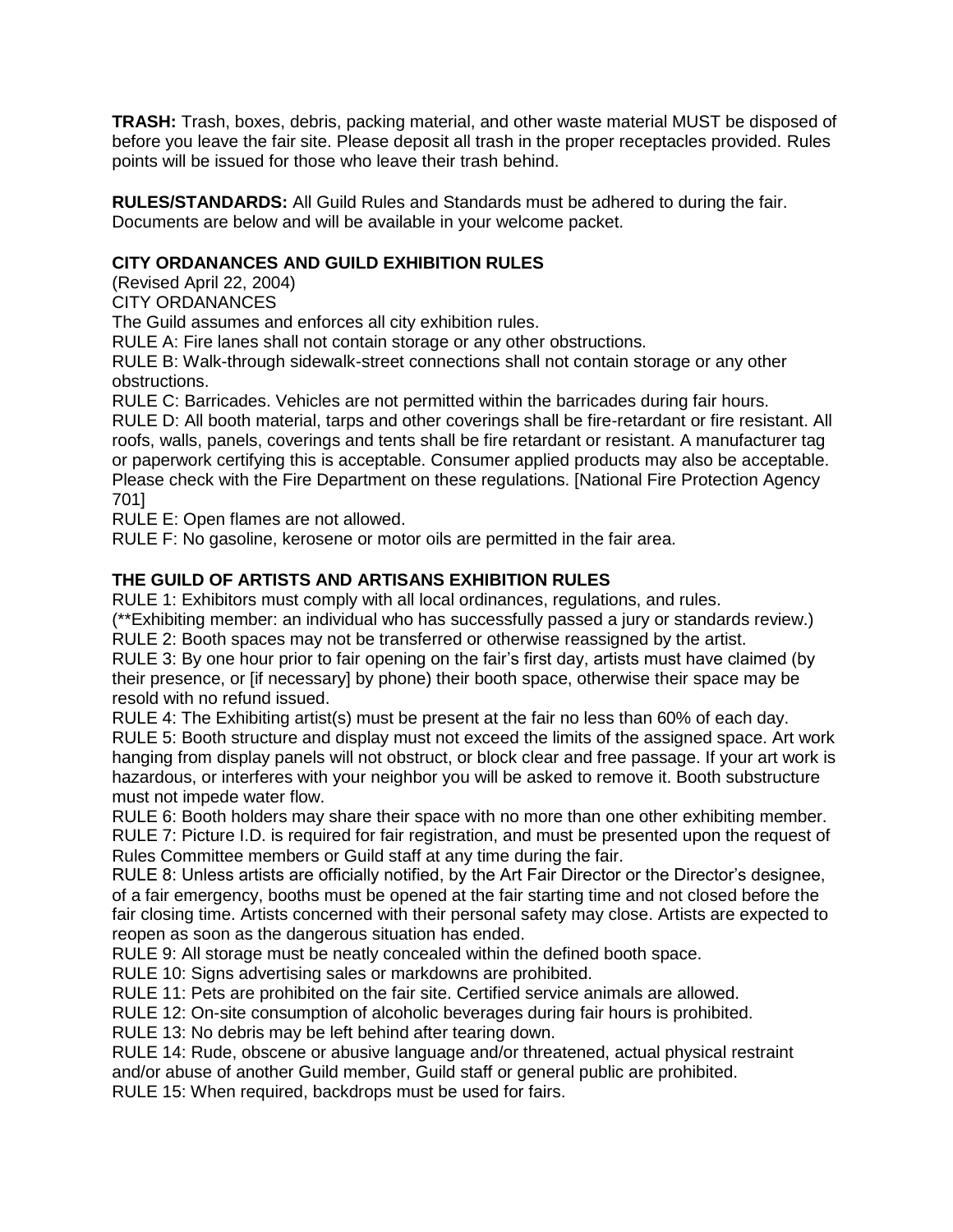#### **RULES VIOLATIONS**

Decisions regarding rules compliance are determined by the Rules Committee members or designated staff. Exhibitors found to be in violation of the rules may be issued a rules violation notice. Exhibitors must comply immediately upon notification that they are in violation of the rules. If continued non-compliance is observed, exhibitors may be given further points for the same or other violations. Violations may be issued during or after a fair. From one (1) to ten (10) points may be assessed per violation. Accumulation of ten (10) points over a three (3) year period results in the suspension of exhibiting privileges for thirteen (13) months from the fair date of the violation resulting in the tenth (10th) point.

# **APPEALS**

Exhibitors have the right to an appeal in person or in writing to the Rules Committee, after violation points are given. The appeal must be made within sixty (60) days of the date of the rules violation notification letter, which will be sent from the Guild office.

#### **EXHIBITION STANDARDS**

Through the enforcement of its Exhibition Standards, The Guild seeks to maintain and increase fair attendees' and exhibiting artists' confidence in the credibility and authenticity of Guild events and to protect participating artists from unfair competition. An impartial and equal enforcement of the Exhibition Standards ensures these goals will be met and an appropriate atmosphere will be created for the sale of artwork. The participating artist is responsible for being in compliance with The Guild's Exhibition Standards. What constitutes being in or out of compliance with the Exhibition Standards, in all cases, will be determined by The Guild. The decision of The Guild is final.

# **Exhibition Standards:**

1) All work must be the original design of the artist; the essential work required to make each finished piece

must be done by the artist. The artist is expected to be the major contributor of the time required in the essential production of the work. Helpers or assistants do not replace the artist in the production of a piece. They are permitted to assist in the non-essential and more mundane processes that go into the production of a finished piece. The only exceptions allowed are defined in Exhibition Standards #2.

2) No more than 25 percent of the work in an exhibitor's booth may be reproductions; this policy applies to all media. Each piece must be clearly marked with the word "reproduction." Exhibitors must use the word reproduction; other terms, including "print," may not be used to refer to a reproduction. The presentation of the reproductions must play a visually subordinate role to the entirety of the exhibitor's display. Reproductions of the artist's own original work are the only reproductions allowed within the artist's booth. Determination of what constitutes an original or a reproduction is determined by The Guild of Artists & Artisans. The decision of The Guild is final. 3) All work must be safe, non-toxic, and fit for its intended use. If any work requires special or limited use, this will be fully disclosed and explained to the public.

4) Any commercially produced parts used in a work must play a subordinate role and may not be sold separately.

5) A mass-produced, cluttered, or commercial appearance to an artist display is not permitted. Limited multiples of items may be displayed where color and size are varied and are required to show clearly the range of items available for sale to fair attendees. However, if the display presents an overwhelming number of multiples resulting in a commercial appearance, as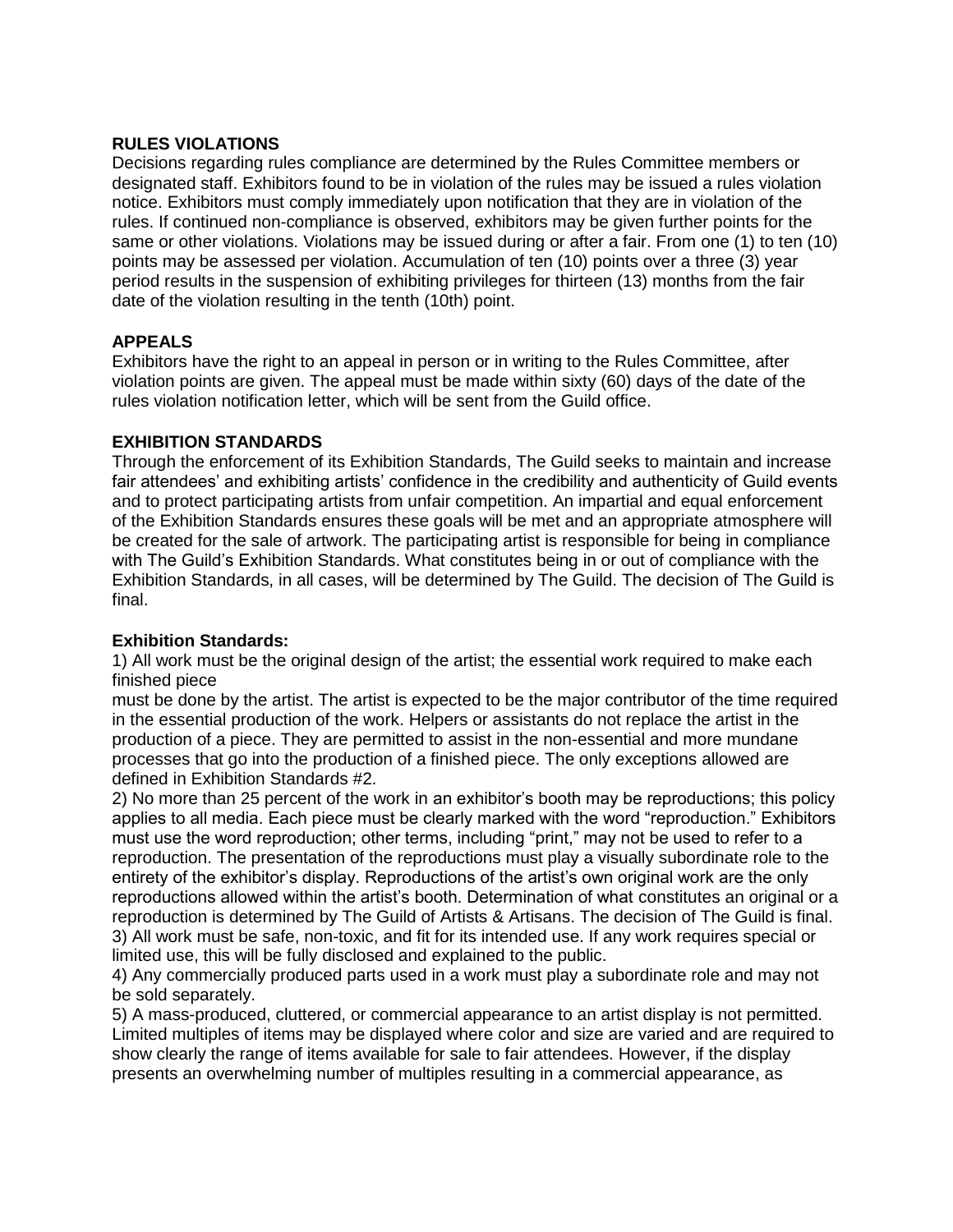determined by the Standards Committee, onsite adjustments will be requested and compliance will be required.

6) The artwork exhibited by the artist at the event must match the quality and balance of the images submitted to either the Standards Review or the event jury. The artwork exhibited at the event by the artist must also match the scope and volume of the images submitted for either the Standards Review or for the event jury. An artist is not permitted to submit images presenting complex and detailed artwork but come to the event with a large quantity (more than 15 percent of the work displayed) of simple work. If artists wish to display a large quantity of simple work, it must be presented in the same proportion as presented in the review or jury images. Note: The Guild understands that small work can be an important and essential sale item for an artist, therefore, an artist may display up to 15 percent of small work without a separate review or jury image. The small work must be clearly shown in the artist's booth image. In addition, it is also understood (and encouraged) that experimentation with new work is part of the creative process. Ten percent of an artist's display may be devoted to new work, without a separate review or jury image, if the new work is within the same medium and if the new work is of comparable quality to the artwork presented in the artist's review or jury images.

#### **Exemptions**

If an artist believes his or her work transcends these standards, the artist is welcomed to apply to The Guild's Standards Committee for determination of eligibility. The request must be made in writing at least 60 days prior to the fair for which the determination is requested. There is no guarantee that an exemption will be granted. The decision of The Guild is final.

#### **Exhibition Standards: Ineligible Work**

The Standards Committee, in an effort to help artists determine whether their specific artwork complies with The Guild's Exhibition Standards, has prepared the following list of artwork that does not meet the Standards requirements. This list is a guideline to help artists determine whether or not their artwork is Standards eligible; it is neither exhaustive, nor is unacceptable work limited to the items listed.

Ineligible work includes but is not limited to:

**Jewelry** 

- Cut coin jewelry
- Enamels on manufactured representational copper shapes
- Jewelry made of manufactured components
- Jewelry made from flatware
- Beads, not made by the artist. There are only two exemptions to this rule:

1) If the beads are not made by the artist, they must clearly play a subordinate role in the finished piece; and

2) The requirement that beads must be made by the artist does not apply in the technique known as bead weaving, however, commercial bead weaving kits are not permitted.

• Stud earrings in commercial settings

• Pearls whether in necklaces or bracelets. Note: Simple-strung or hand knotted-strung pearls are not eligible even if the pearls have been simple-strung or hand knotted-strung by the artist. Pearl necklaces and/or bracelets may be included if they have an ornament or fastener that is both intricate and a focal point of the piece, handmade by the artist and is of greater value than the piece from which it is hung or attached. Drilled pearls or pearls that have been altered, but not by the artist, are not eligible; such pearls are considered to be purchased beads and are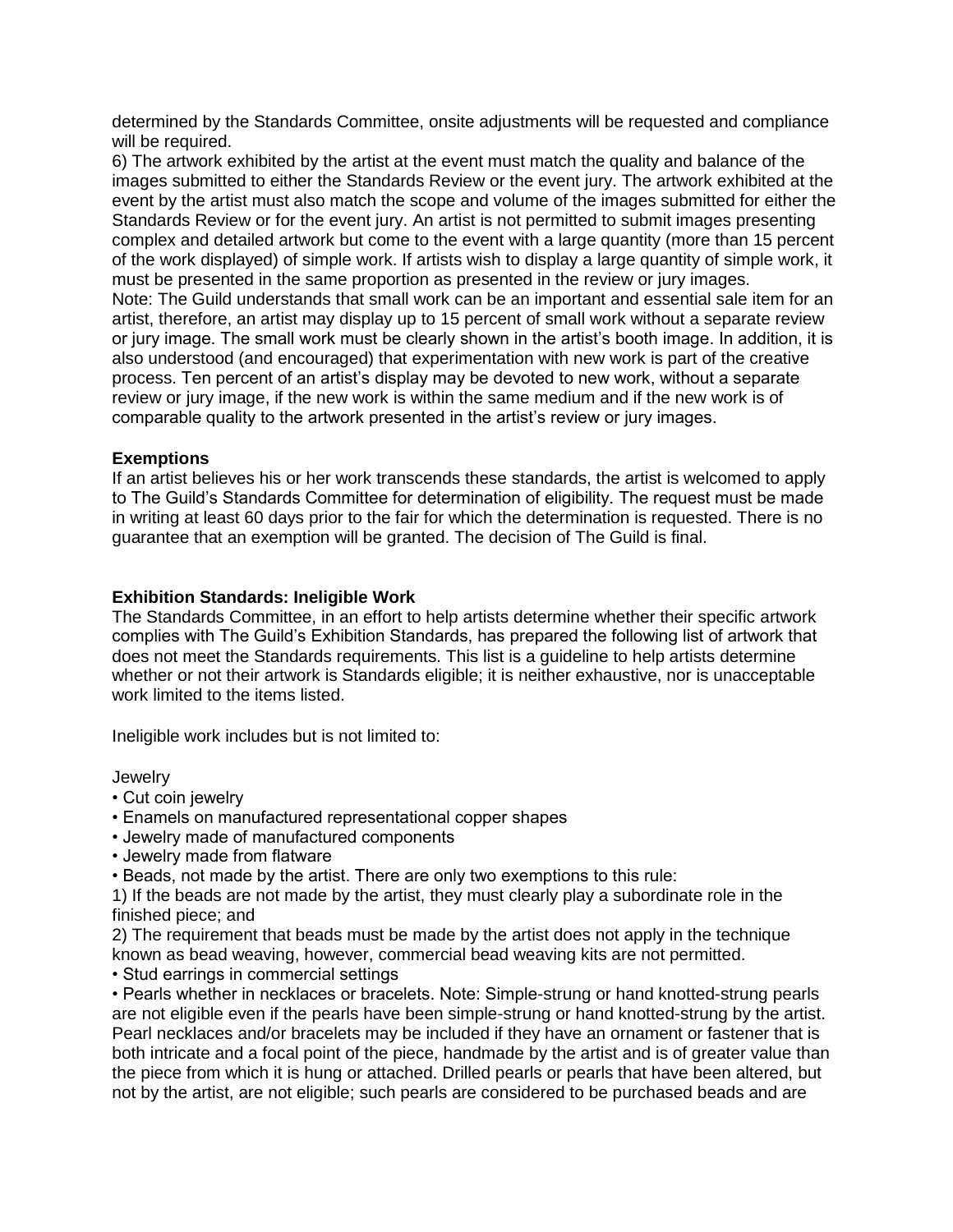subject to all purchased bead rules. Pearl earrings are permitted as long as the setting has been designed and handmade by the artist.

# Clothing

• T-shirts, sweat shirts, hats, and other commercially manufactured clothes, no matter how embellished by the artist

• No manufactured seams allowed in clothing blanks and upcycled clothing, including ties, pillow covers, etc. Scarves made from scarf blanks are limited to 20% of the booth.

• Manufactured belt buckles sold separately from the belts

# **Other**

- Manufactured tiles with a design as a major component of the piece
- Enamels on manufactured representational copper shapes

• Commercially made glassware, flatware or serving pieces no matter how embellished by the artist

• Alphabet photography, i.e. photographs composed of images representing letters of the alphabet and using those images to spell out names, dates, birthday greetings, etc.

• Dried flowers, in groups, arrangements, or bouquets

• Wreaths

• Anything made in a commercial mold, in any medium

- Anything made using a commercial kit, in any medium
- Tole painting
- Dough art
- Country crafts
- CDs and tapes
- Food
- Henna
- Beauty Products
- Candles

# Violations of Exhibition Standards

Violations of the Exhibition Standards will be handled by the Standards Committee and designated Guild Staff. At all Guild fairs, every attempt will be made to inform artists as soon as possible of violations by issuing a Standards Warning. This warning gives the exhibiting artist a chance to correct the problem without penalty as long as the correction is immediate. If the problem is not corrected or if the violation is a continuing problem, the artist will be subject to stronger consequences that may include loss of exhibiting privileges and/or being required to close his or her booth immediately, vacate the booth space at the end of the event day and forfeit all booth fees. If the Committee is not able to resolve a problem during the fair, the Committee will review the situation and determine any necessary action following the event. The Standards Committee will make a good faith effort to inform artists of any potential standards problems and what steps to take to correct the problems following the Standards Review or the event jury. However, it is the responsibility of the artists to comply with the Exhibition Standards.

There are two rules that are considered to be inviolable under any circumstances: >Engaging in "buy-sell" practices, that is, buying the work done by another and selling it as your own; or

>Selling commercially produced reproductions of the work of another artist.